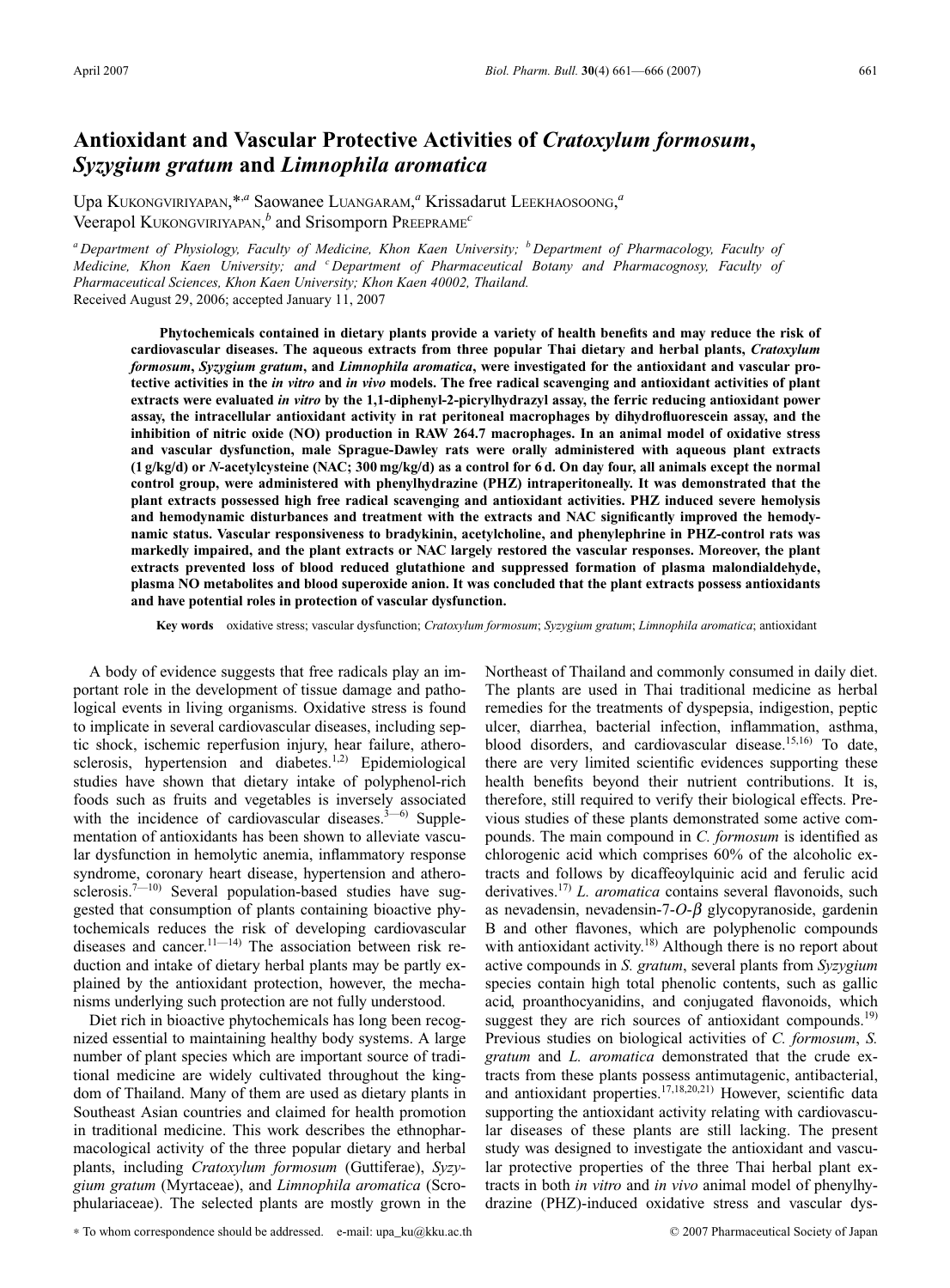function. The model of PHZ-induced vascular injury may be related to some clinical cardiovascular diseases including, hemolytic anemia and systemic inflammatory response syndrome, for instance septic shock.

# MATERIALS AND METHODS

**Preparation of Plant Extracts** Fresh leaves of *Cratoxylum formosum* DYER (*C. formosum*), *Syzygium gratum* (*S. gratum*, synonym: *Eugenia grata* WIGHT), and *Limnophila aromatica* MERR (*L. aromatica*) were collected between January and March from local agricultural field in and around Khon Kaen province, Thailand. Voucher specimens, herbarium No.PSH-KKU04/10, PSH-KKU04/13 and PSH-KKU04/11, respectively, were authenticated by Dr. Srisomporn Preeprem, and deposited in the Department of Pharmaceutical Botany and Pharmacognosy, Faculty of Pharmaceutical Sciences, Khon Kaen University, Thailand.

The fresh leaves of plant samples were weighed, chopped and boiled in deionized water for 0.5 h, then filtered. The filtrates were combined, and then freeze-dried yielding residues of 3.25%, 3.34% and 1.85% per wet weight of *C. formosum*, *S. gratum*, and *L. aromatica*, respectively. There were no major differences in yield between different preparations. The crude extract was collected in a tight, light-protected container and stored at  $-20$  °C until used. The extract was resuspended in distilled water just before use.

**DPPH Radical Scavenging Assay** The 1,1-diphenyl-2 picrylhydrazyl (DPPH) radical scavenging activity of the extracts was determined according to a previous described method.<sup>22)</sup> The test compound solutions  $(1.25 - 1250 \,\mu\text{g/ml})$ were added to DPPH  $(0.1 \text{ mm})$  solution  $(4:1 \text{ ratio})$ . The mixture was incubated for 20 min at room temperature and the absorbance at 515 nm was measured. The percent of radical scavenging activity was calculated against DPPH solution without test compound. The free radical scavenging activity of ascorbic acid  $(0.1 - 100 \mu g/ml)$  was also measured, so as to compare the relative potency of the extracts. The DPPH radical scavenging ability was calculated as percentage of inhibition of DPPH absorbance, by the following equation as  $[(absorbane of control-absorbane of test samples/ab$ sorbance of control $)\times 100$ ].

**Ferric Reducing Antioxidant Power (FRAP) Assay** The FRAP assay was performed by using Benzie and Strain's method<sup>23)</sup> with some modifications. The freshly prepared FRAP reagent was comprised 300 mm acetate buffer, pH 3.6; 10 mm 2,4,6-tripyridyl-s-triazine in 40 mm HCl; and 20 mm FeCl, at a  $10:1:1$  ratio. 300 µl of working FRAP reagent was mixed with  $10 \mu l$  of water solutions of the extracts of *C*. *formosum*, *S. gratum* and *L. aromatica* (0.125—2.5 mg/ml) or ascorbic acid (10—500  $\mu$ m). The latter was used to calibrate the FRAP assay. The mixtures were incubated for 4 min at 30 °C. The change in absorbance was monitored at 610 nm, and was translated into a FRAP value. Antioxidant activity was calculated and expressed as ascorbic acid equivalent per mg of extract  $(\mu g/mg)$  or  $\mu$ mol/mg extract).

**Dihydrofluorescein (DHF) Assay** The intracellular antioxidant activity of the extracts was performed in rat peritoneal macrophages according to the method previously described<sup>24)</sup> with some modifications. Briefly,  $400 \mu l$  of peritoneal macrophage suspension from male Sprague-Dawley rats  $(230-250 g)$  with cell concentration of  $10^6$  cell/ml in Hank's buffer supplemented with 15 mm HEPES was incubated with catalase (1000 U) for 10 min at 37 °C, followed by the plant extracts, dihydrofluorescein diacetate, and phorbol-12-myristate-13-acetate  $(0.6 \mu)$  to make up volume of 1.0 ml. After incubation for 45 min, fluorescent readings were made with excitation and emission wavelength at 485 and 520 nm, respectively.

**Nitric Oxide Production in RAW 264.7 Macrophages** RAW 264.7 cells were maintained in Dulbecco's modified Eagle's medium (DMEM) supplemented with 10% heat-inactivated fetal calf serum, 100 unit/ml penicillin and 50  $\mu$ g/ml gentamicin at  $37^{\circ}$ C in a humidified atmosphere with  $5\%$  $CO<sub>2</sub>$ . For evaluating the possible effect of the tested plant extracts on iNOS, the cells in DMEM without phenol red media were plated at a density of  $2 \times 10^5$  cells/well in 96-well culture plate and grown for 2 h to allow them to attach to the plate. The plant extracts at final concentrations of 10—  $1000 \mu g/ml$  or distilled water as vehicle were added to the cells and incubated for 1 h before stimulation with 200 ng/ml lipopolyscaccharide (LPS) and 100 units/ml murine IFN- $\gamma$ . The cells were further incubated for  $24 h^{25}$  Control cells were grown under identical conditions except without tested compounds. After that, the supernatants were collected for determination of nitrite as an index for nitric oxide (NO) production by Griess reagent (0.1% naphthylethylenediamine and 1% sulfanilamide in 5%  $H_3PO_4$  solution). One hundred microliters of Griess reagent was added to  $100 \mu l$  of culture supernatant, incubated for 20 min, and read the absorbance at 540 nm. Inhibition of NO production by the extracts was expressed as the  $IC_{50}$ .

**Animals and Treatments** Adult male Sprague-Dawley rats (230—250 g) were obtained from the Animal Care Unit of Faculty of Medicine, Khon Kaen University (Khon Kaen, Thailand). The animals were maintained in a 12 h-dark/light cycle at an average temperature of 25 °C. The animals received standard rat chow diet (Chareon Pokapan Co. Ltd., Bangkok, Thailand) and water *ad libitum*. All animal procedures were reviewed and approved by the Institutional Animal Care and Use Committee of Khon Kaen University. Rats were randomly allocated to control and treatment groups  $(n=6-10/\text{group})$ . Each treatment group received one of the plant extracts (1 g/kg body weight/d), or *N*-acetylcysteine (NAC; 300 mg/kg body weight/d), as a positive drug, for 6 d. The control groups, including normal and anemic rats, were given the saline vehicle. On day four, all animals, except for normal group, were given a single intraperitoneal injection of PHZ  $(125 \text{ mg/kg}$  body weight) to induce hemolysis.<sup>26)</sup> From our acute toxicity test, dosage of the plant extracts up to 5 g/kg body weight was previously shown to be safe.

**Blood Sample Collection** Forty-eight hours after PHZ injection, blood samples were collected from the tail vein into a microcentrifuge tube containing 50 mm EDTA for the determinations of hematocrit, whole blood reduced GSH, plasma malondialdehyde (MDA) and plasma nitric oxide metabolites (nitrite/nitrate or NOx). Blood samples were immediately reacted with ice-cold 10% sulphosalicylic acid  $(1:1)$ , centrifuged at  $10000 \times g$  for 10 min at 4 °C, and the supernatants were collected for the analysis of reduced GSH. For the MDA and NOx assays, the plasma was collected after blood samples were centrifuged at  $2500 \times g$  for 15 min at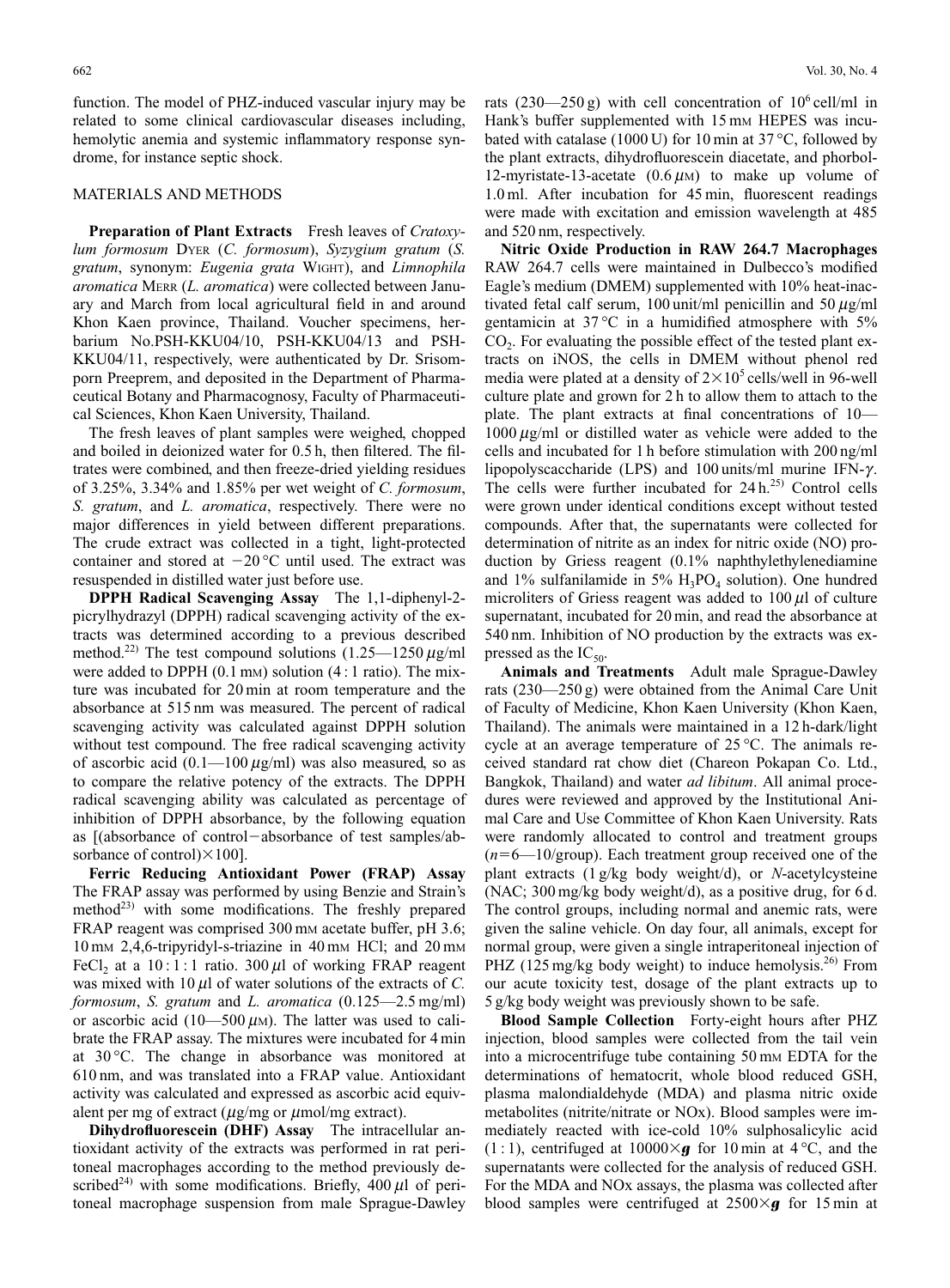### $4^{\circ}$ C.

**Biochemical Assays for Reduced GSH, MDA, NOx and**  $O_2^-$  **Production** Whole blood reduced GSH was determined using Tieze's method.<sup>27)</sup> Plasma lipid peroxide measured as MDA, was estimated by thiobarbituric acid reactive substances according to the method of Draper *et al.*28) Plasma NOx was measured using the method of Verdon *et al.*29) with some modifications. Briefly, plasma samples were deproteinized by ultrafiltration using centrifugal concentrators (Nanosep<sup>TM</sup>, Pal Filtron, U.S.A.). The supernatant was reacted with  $1.2 \mu$ M NADPH, 4 mM glucose 6-phosphate (G6P), 1.28 U/ml G6P-dehydrogenase and 0.8 U nitrate reductase, and then incubated at 30 °C for 30 min. The mixture was then reacted with a Griess solution (4% sulfanilamide in 0.3% naphthylenediamine dihydrochloride) for 15 min. The absorbance of samples was measured on a microplate reader with a filter wavelength of 540 nm. Assay of  $O_2^-$  production in blood cells were measured in a separate set of experiments using the lucigenin-enhanced chemiluminescence assay, as previously described $3^{30}$  with some modifications. Briefly,  $300 \mu l$  of blood samples were collected from animals into the EDTA tubes. After removal of the plasma, blood cells were washed twice with 1 ml of phosphate buffer saline (PBS) by centrifugation at  $2500 \times g$  for 10 min and adjusted to a hematocrit of 10% with PBS. Two hundred and forty microliters of washed blood cell suspensions were incubated at 37 °C for 15 min, and 20  $\mu$ l of lucigenin (100  $\mu$ M) was then added. The lucigenin-enhanced chemiluminescence intensity was measured continuously for a total of 80 s using a luminometer (Turner BioSystems Inc., CA, U.S.A.). The assay was performed in duplicate for each sample. The rate of  $O_2^-$  production was expressed as lucigenin-enhanced chemiluminescence counts/s.

**Hemodynamic Study** The animals were anesthetized with sodium pentobarbital (60 mg/kg; i.p.). The animal's body temperature was monitored with a rectal probe and maintained at  $37\pm2\degree C$  by a heating pad. A tracheostomy was performed for spontaneous breathing and the left femoral artery was cannulated with polyethylene tubing connected to a pressure transducer for continuous monitoring of heart rate and arterial blood pressure using the Acknowledge data acquisition and analysis software (BIOPAC System Inc., California, U.S.A.). Additional polyethylene tubing was inserted into the femoral vein for infusion of vasoactive agents. The hindlimb blood flow was continuously measured by placing an electromagnetic flow probe around the abdominal aorta connected to the electromagnetic flowmeter (Carolina Medical Electronics, North Carolina, U.S.A.). Hindlimb vascular resistance was calculated from the mean arterial pressure and hindlimb blood flow. After obtaining a stable baseline measurement, vascular reactivity was assessed by testing responsiveness to the endothelium-dependent vasodilators, bradykinin (0.3, 1, 3 nmol/kg) and acetylcholine (3, 10, 30 nmol/kg), and to the endothelium-independent vasoconstrictor, phenylephrine  $(0.01, 0.03, 0.1 \mu \text{mol/kg})$ . Each vasoactive agent was infused in a stepwise fashion at 5-min intervals.

**Statistical Analyses** Results are expressed as mean S.E.M. The  $IC_{50}$  values of each sample was calculated and defined as the concentration of a tested sample required to scavenge 50% of the DPPH free radicals, to 50% inhibition of the intracellular oxygen radical formation as detected by fluorescent signal, or to 50% inhibition of NO production in activated RAW 264.7 cells by nitrite assay. One-way analysis of variance followed by *post-hoc* Duncan's multiple range test was used to analyze differences among groups. A *p* value of less than 0.05 was considered statistically significant.

#### RESULTS

**Free Radical Scavenging and Antioxidant Activities** *in Vitro* To determine the free radical scavenging activity of the plant extracts, DPPH assay was performed and results are shown in Table 1. The water extracts of *C. formosum*, *S. gratum*, and *L. aromatica* showed relatively strong radical scavenging activities when compared with ascorbic acid. Among three extracts, *L. aromatica* was relatively the least potent. Similarly, the ability to scavenge intracellular oxygen radical by the plant extracts in DHF assay revealed a similar potency order among the test compounds. The total antioxidant power of the extracts, measured as ascorbic acid equivalence, was of comparable, except for *L. aromatica*. Their reducing powers were about 19—26% of ascorbic acid on weight basis (Table 2).

**Effect on NO Production by Activated RAW 264.7 Macrophages** To evaluate whether the plant extracts could inhibit NO production by macrophages, different concentrations of the plant extracts were incubated with LPS/IFN- $\gamma$ activated RAW 264.7 cells. The  $IC_{50}$  values for *C. formosum*, *S. gratum*, and *L. aromatica* to inhibit NO formation were  $451 \pm 24$ ,  $432 \pm 44$ , and  $553 \pm 51 \mu g/ml$ , respectively. This result indicates that the plant extracts have modest inhibitory effects on NO production.

**Improvement of the Hemodynamic Status and Vascular Responsiveness** PHZ induced rapid hemolytic anemia in animals of all treated groups. There was a remarkable decline in hematocrit, MAP and HVR, while there was a slight increase in heart rate in the PHZ control group  $(p<0.05$ , Table 3). The peak effects were attained about 24—48 h after the induction. Treatment with *C. formosum*, *S. gratum*, and *L.*

Table 1. DPPH Radical Scavenging Activity and DHF Assay of the Plant Extracts and Ascorbic Acid

| Compounds     | DPPH assay<br>$IC_{50} (\mu g/ml)$ | DHF assay<br>$IC_{50} (\mu g/ml)$ |
|---------------|------------------------------------|-----------------------------------|
| C. formosum   | $3.63 \pm 0.08*$                   | $8.47 \pm 0.39*$                  |
| S. gratum     | $4.08 \pm 0.50*$                   | $9.89 \pm 2.90*$                  |
| L. aromatica  | $10.78 \pm 0.31*$                  | $17.52 \pm 2.57*$                 |
| Ascorbic acid | $1.63 \pm 0.19$                    | $1.04 \pm 0.18$                   |

Values are mean $\pm$  S.E.M. from 3—4 separated assays.  $* p$ <0.05 *vs.* ascorbic acid.

Table 2. The Total Antioxidant Capacity (FRAP Assay) of the Plant Extracts Compared to Ascorbic Acid

| Compounds    | Ascorbic acid equivalence<br>$\mu$ g/mg extract ( $\mu$ mol/mg extract) |  |  |
|--------------|-------------------------------------------------------------------------|--|--|
| C. formosum  | $257 \pm 25$ (1.46 $\pm$ 0.14 <sup>*</sup> )                            |  |  |
| S. gratum    | $261 \pm 25$ * $(1.48 \pm 0.14)$                                        |  |  |
| L. aromatica | $188 \pm 7(1.07 \pm 0.04)$                                              |  |  |

Values are mean $\pm$ S.E.M. from 3—4 separated determinations. Antioxidant activity was expressed as ascorbic acid equivalent per mg of extract. *∗ p* ≤0.05 *vs. L. aromatica*.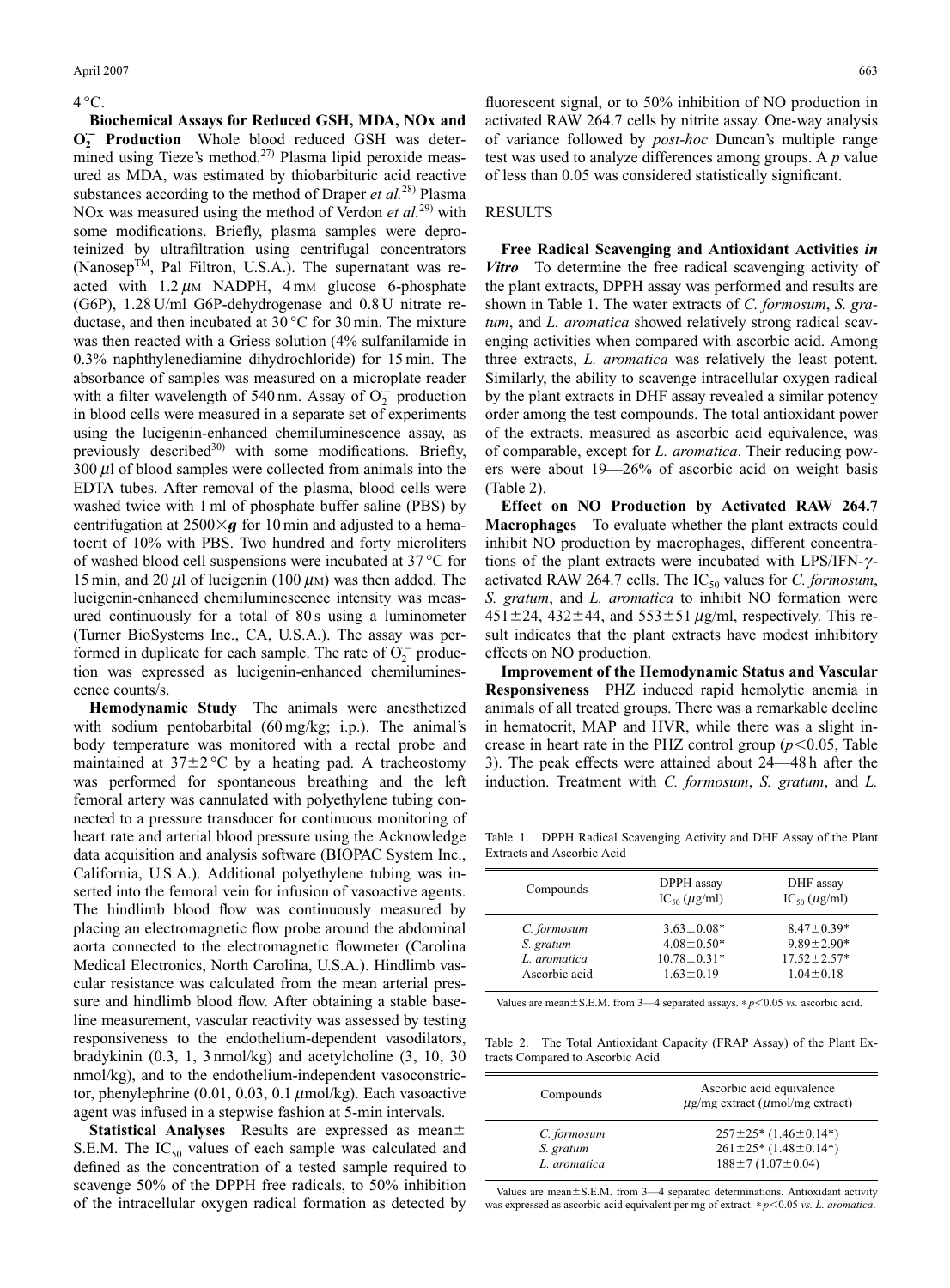|  | Table 3. Effects of Plant Extracts on Hemodynamic Status in PHZ-Induced Hemolytic Anemia in Rats |  |
|--|--------------------------------------------------------------------------------------------------|--|
|  |                                                                                                  |  |

| Parameter measurements                                              | Normal control  | PHZ             |                               |                               |                                |                              |
|---------------------------------------------------------------------|-----------------|-----------------|-------------------------------|-------------------------------|--------------------------------|------------------------------|
|                                                                     |                 | Control         | <b>NAC</b>                    | C. formosum                   | S. gratum                      | L. aromatica                 |
| Hematocrit $(\% )$                                                  | $45.9 \pm 0.9$  | $23.9 \pm 0.7*$ | $22.8 \pm 0.6^*$              | $23.8 \pm 0.8^*$              | $22.9 \pm 0.6*$                | $22.8 \pm 0.8^*$             |
| Mean arterial pressure (mmHg)                                       | $127.3 \pm 2.5$ | $62.9 \pm 1.7*$ | $93.3 \pm 1.6$ * <sup>†</sup> | $90.7 \pm 4.2$ * <sup>†</sup> | $78.4 \pm 3.1$ * <sup>†‡</sup> | $86.9 \pm 4.5$ <sup>*†</sup> |
| Heart rate (beat/min)                                               | $364 \pm 14$    | $383 \pm 10$    | $364 \pm 7$                   | $360 \pm 13$                  | $358 \pm 9$                    | $366 \pm 11$                 |
| Hindlimb blood flow<br>(ml min <sup>-1</sup> /100 g tissue)         | $9.5 \pm 0.6$   | $17.4 \pm 1.9*$ | $13.6 \pm 0.6^{\dagger}$      | $11.4 \pm 1.0^{\dagger}$      | $11.9 + 1.2$ <sup>†</sup>      | $12.9 \pm 0.7$ <sup>†</sup>  |
| Hindlimb vascular resistance<br>(mmHg·min·100 g tissue m $1^{-1}$ ) | $14.6 \pm 0.9$  | $41+04*$        | $6.9 \pm 0.4$ <sup>*†</sup>   | $79+0.7**$                    | $6.6 \pm 0.8$ *†               | $6.7 \pm 0.5$ *†             |

Values are mean±S.E.M. Study groups included: normal control  $(n=7)$ , PHZ control  $(n=8)$ , PHZ-treated with NAC 300 mg/kg/d  $(n=10)$ , PHZ-treated with the plant extracts at dose of 1 g/kg/d (*n*7—8/group). ∗ *p*0.05 *vs.* normal control; † *p*0.05 *vs.* PHZ control; ‡ *p*0.05 *vs.* PHZ with NAC treatment.

*aromatica* extracts or NAC showed an improvement of hemodynamic status  $(p<0.05$ , Table 3). There was a decrease in MAP in PHZ-treated rats by 50% of normal control rats, while treatment with plant extracts and NAC raised the MAP to about 62—73% of normal controls. Moreover, hindlimb vascular resistance (HVR), measured as functions of blood flow and blood pressure, was dramatically decreased (28% of normal control), indicating the presence of hyperdynamic state with increased blood flow and decreased peripheral vascular resistance. All animals treated with the extracts and NAC restored HVR to 50—60% of normal controls  $(p<0.05)$ , suggesting an increase in peripheral vascular resistance.

Treatment with PHZ caused a severe impairment in vascular to bradykinin and acetylcholine, and also a blunted vasopressor response to phenylephrine (Fig. 1). The vascular responses of PHZ-control rats were decreased by 90—75%, 50—40%, and 30—45% for bradykinin, acetylcholine, and phenylephrine, respectively, when compared to those found in normal control rats. These results indicate that PHZtreated rats have an impairment of endothelial-dependent vasodilation and endothelial-independent vasoconstriction. Interestingly, treatment with the plant extracts and NAC resulted in a partial restoration of vascular responsiveness in a dose-dependent manner ( $p$ <0.05). *C. formosum*, *S. gratum* and NAC showed a large protection of vascular responsiveness, especially to acetylcholine and phenylephrine  $(p<0.05$ , Figs. 1B, C), whereas *L. aromatica* is probably the least active in this study.

**Alleviation of the Oxidant Stress** To assess whether an improvement in hemodynamic status and vascular responsiveness in the PHZ-treated rats was due to antioxidant effects of the extracts, we measured four parameters that related to body oxidative status: blood reduced GSH, plasma MDA, plasma NOx and blood  $O_2^-$  production. Treatment of rats with PHZ increased oxidative and nitrosative stresses, since there was a reduction in blood reduced GSH and increases of plasma lipid peroxidation, plasma NOx and blood  $O_2^-$  production when compared with normal control rats. All plant extracts provide a partial protection for GSH levels in all treated rats (68—72% of normal control) when compared to PHZ control rats (58% of normal control), although they were still less than in the normal controls  $(803.4 \pm 16.2 \mu \text{m}; \text{Fig. 2A})$ . Plasma levels of MDA, an index of lipid peroxidation, were markedly increased in PHZ controls when compared with normal controls  $(14.1 \pm 0.57 \text{ vs.})$ 



Fig. 1. Effects of Plant Extracts on Mean Arterial Pressure Responses to Various Vasoactive Agents Including Bradykinin (A), Acetylcholine (B), and Phenylephrine (C) in All Study Animals

Rats were treated with plant extracts (1 g/kg), NAC (300 mg/kg) or vehicle for 6 d. On the day four, rats were injected with PHZ (125 mg/kg, i.p.), and vascular reactivity was measured on day six. Values are mean±S.E.M.  $(n=7-10 \text{ rats/group})$ . *\* p*<0.05 *vs.* normal control;  $\frac{1}{2}p \le 0.05$  *vs.* PHZ control;  $\frac{1}{2}p \le 0.05$  *vs.* PHZ with NAC treatment.

 $3.26\pm0.41 \mu$ M;  $p<0.05$ , Fig. 2B). Treatment with plant extracts showed a small but significant protection against lipid peroxidation by a reduction of MDA levels in all treated groups  $(p<0.05)$ . Moreover, plasma concentrations of NOx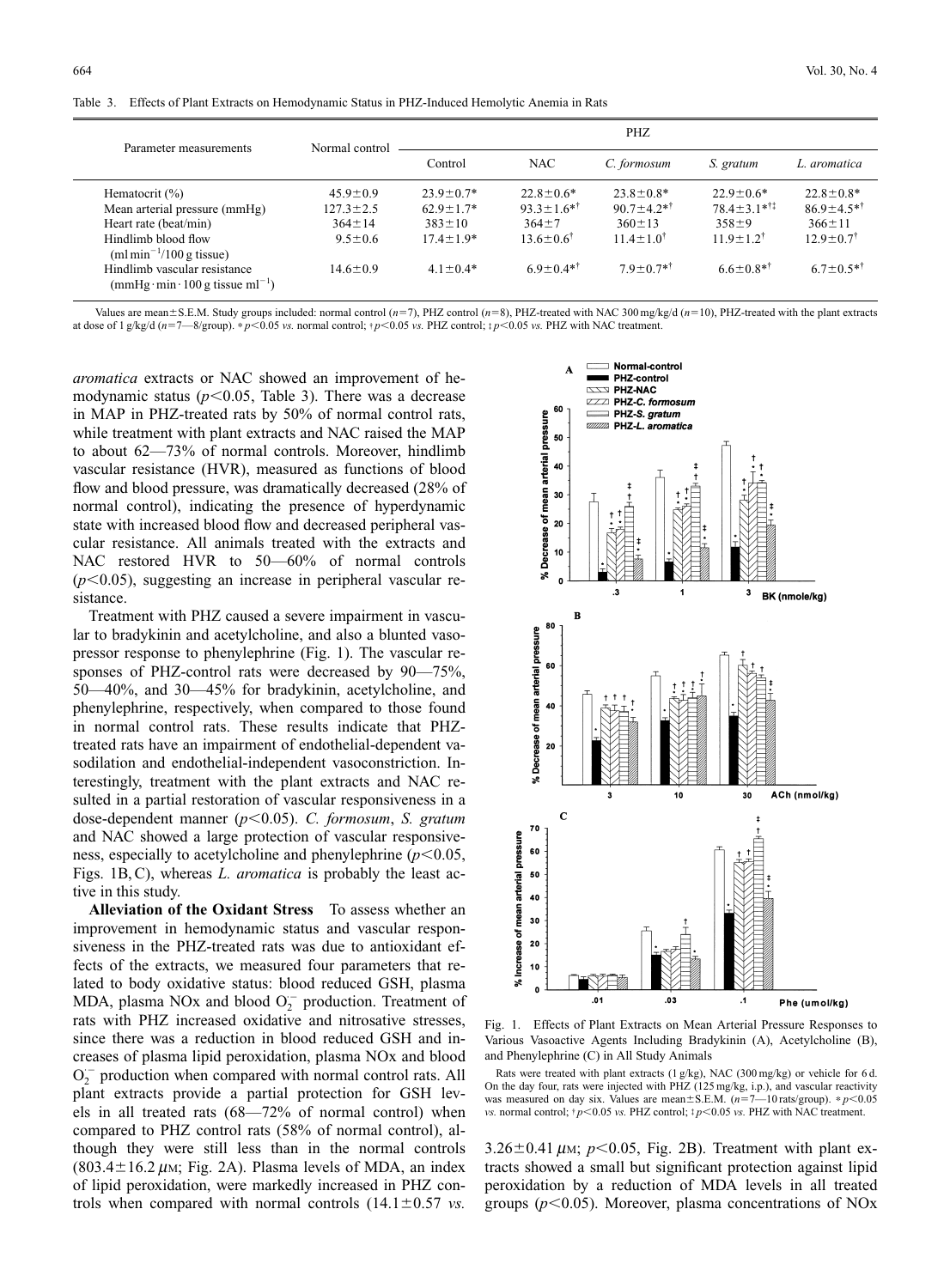

Fig. 2. Effects of Plant Extracts on Antioxidant and Oxidant Status, Including Whole Blood Reduced GSH (A), Plasma MDA (B) and Plasma NOx Concentrations (C) in All Study Animals

Rats were treated with plant extracts (1 g/kg), NAC (300 mg/kg) or vehicle for 6 d. On the day four, rats were injected with PHZ (125 mg/kg, i.p.), and blood samples were taken for biochemical assay on day six. Values are mean $\pm$ S.E.M.  $(n=7-$ 10 rats/group). \*p<0.05 *vs.* normal control; †p<0.05 *vs.* PHZ control. CF, *C. formosum*; SG, *S. gratum*; and LA, *L. aromatica*.

were increased about three-fold in PHZ-treated rats  $(7.0\pm0.30 \text{ vs. } 20.2\pm0.68 \text{ \mu})$ . The plant extracts and NAC suppressed an elevation of plasma NOx levels with potency in the following order: NAC, *L. aromatica*, *S. gratum* and *C. formosum* (Fig. 2C). Interestingly, the rate of  $O_2^-$  production was markedly increased in blood cells obtained from PHZcontrol rats compared to the normal control rats, and treatment with plant extracts and NAC could normalize  $O_2^-$  production to near basal rates (Fig. 3). There was a correlation between the levels of MDA or NOx with the antioxidant activities by DPPH, DHF and FRAP assays. Moreover, antioxidant activity of the plant extracts was correlated with the improvement of hemodynamic status and vascular responsiveness of the PHZ-treated rats.

# DISCUSSION

Many plants have been used as sources of potentially safe natural antioxidants for food and nutraceuticals. Currently, there is continuing research on screening of medicinal plants as new sources of natural antioxidants. Our present study reported for the first time that Thai indigenous dietary and herbal plants, including *C. formosum*, *S. gratum* and *L. aromatica*, possess strong antioxidant and vascular protective



Fig. 3. Effects of Plant Extracts on Superoxide Anion Radical Production in Blood Cells of Tudied Animals

Rats were treated with plant extracts (1 g/kg), NAC (300 mg/kg) or vehicle for 6 d. On the day four, rats were injected with PHZ (125 mg/kg, i.p.), and washed blood cells were taken for lucigenin-enhanced chemiluminescence assay on day six. Values are mean±S.E.M. (*n*=5—7 rats/group). \* *p*<0.001 *vs.* normal control; † *p*<0.001 *vs.* PHZ control. CF, *C. formosum*; SG, *S. gratum*; and LA, *L. aromatica*.

activities in both *in vitro* and *in vivo* study models. The first two extract, *C. formosum* and *S. gratum*, were consistently more potent than *L. aromatica* in terms of antioxidant activities in the *in vitro* assays. And, this is well correlated with vascular protective activity in the *in vivo* study in that *C. formosum* and *S. gratum* extracts are more pronounced than *L. aromatica* extract.

In this study, the model of oxidative stress and vascular dysfunction in rats is induced by PHZ. It is well recognized that PHZ is a strong oxidant agent, which is used in laboratories to induce hemolytic anemia by oxidizing the alpha-globin chain of hemoglobin, and consequently, leads to enhanced erythropoietic activity, increased oxidative damage, and increased iron absorption and tissue iron overload. $31-34$ ) The auto-oxidation of PHZ can generate various radicals such as  $O_2^-$ , hydroxyl radical, and a complex array of PHZderived radicals, *i.e.* phenylhydazyl radical, phenyldiazene and benzenediazonium ions. $33,35,36$ ) Not only reactive oxygen species (ROS), PHZ metabolites can also react with plasma membrane to cause lipid peroxidation and protein oxidation resulting in the destruction of red blood cells (RBCs) and hemolytic anemia.33) Data from this study demonstrate that PHZ causes severe oxidative stress, marked hypotension, low systemic vascular resistance, and impaired vascular reactivity, which is the principal signs of vascular dysfunction. All of these conditions resemble to a systemic inflammatory response syndrome where NO and other radicals are implicated. $37-39$ ) In this study, plausible explanations for the vascular dysfunction caused by PHZ, including PHZ causes injury to erythrocytes and other various cells with subsequent release of free iron and increased production of ROS,  $34,40$ ) resulting in a diminution of NO bioactivity for the vascular cells. Moreover, PHZ and its derived-radicals probably have a direct effect on the vascular tissues, and then caused vascular dysfunction.<sup>36)</sup>

Since hematocrits of PHZ-treated rats in all groups were rapidly declined and essentially the same levels, even in the concurrent groups treated with plant extracts or NAC. This indicates that plant extracts and NAC cannot protect red cells from lysis directly induced by PHZ, but can protect the subsequent oxidative stress-induced vascular dysfunction. As PHZ action is of short half life and measurement of hemodynamics and vascular reactivity was performed 48 h after ad